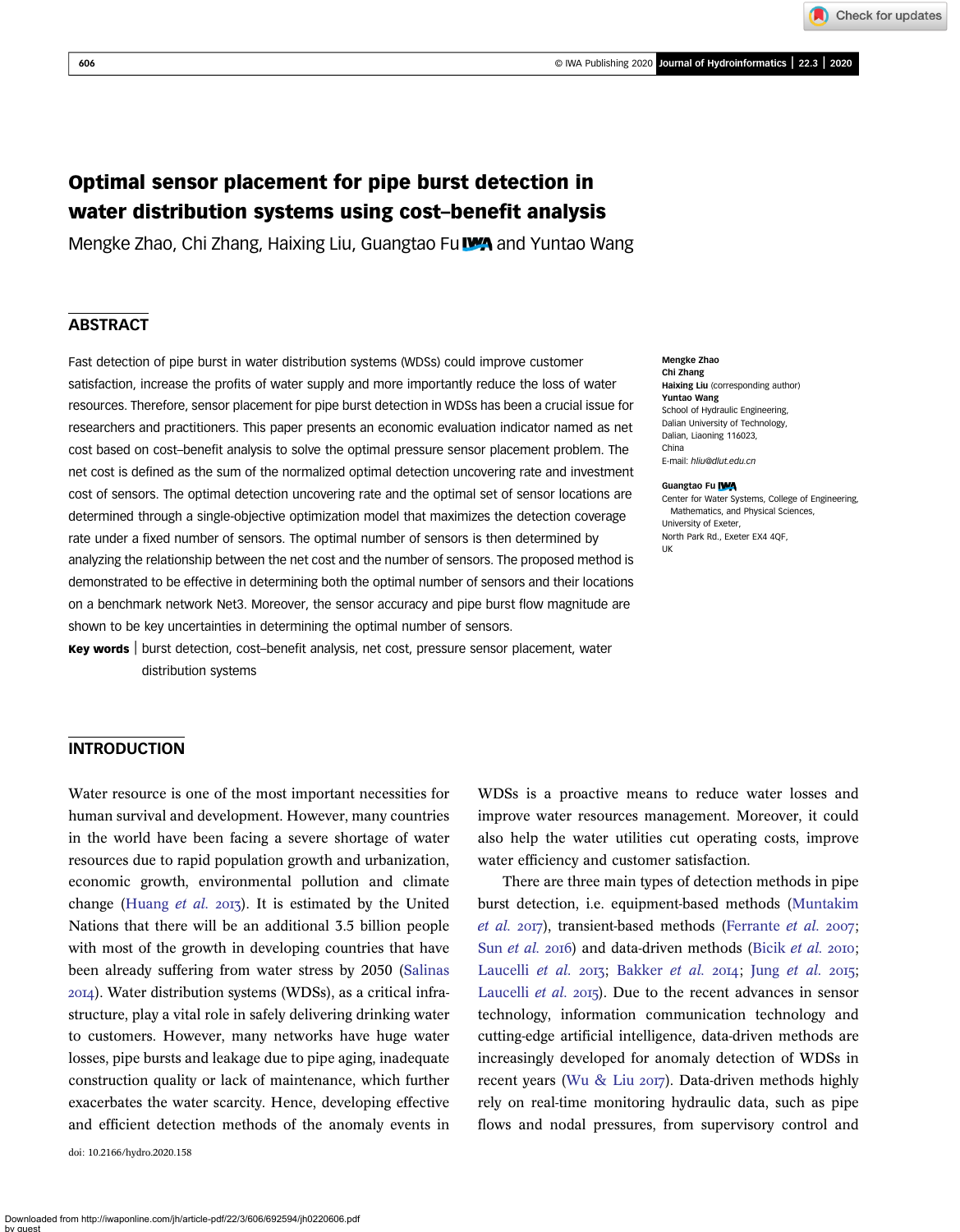data acquisition systems. These data follow periodically daily patterns under the normal demand pattern and abnormal events could cause changes different from the normal trend ([Wu & Liu](#page-12-0)  $20I7$ ). Therefore, machine learning methods such as artificial neural network and support vector machine are developed to predict pressures/flows, which are then compared with observed values to detect pipe bursts based on given thresholds [\(Mounce & Machell](#page-12-0) 2006; [Mounce](#page-12-0) et al. 2010). Statistical process control methods are also used to detect pipe bursts by analyzing observed hydraulic values based on mean values and standard deviations of historical hydraulic values (Jung [et al.](#page-12-0) ). Real-time pressure data from multiple sensors are fed into trained convolutional neural networks to detect and localize leaks ([Zhou](#page-12-0) et al. 2019). Therefore, this raises a research question of how to design a sensor network that can effectively detect pipe burst events in WDSs within a given budget.

Various sensor placement models have been developed over the past two decades. Most sensor placement studies aimed for the purpose of contamination detection ([Weick](#page-12-0)[genannt](#page-12-0) et al. 2009; [Sankary & Ostfeld](#page-12-0) 2018) or hydraulic model calibration [\(de Schaetzen](#page-11-0) et al. 2000; [Ostfeld](#page-12-0) et al.  $2008$ ; [Behzadian](#page-11-0) et al.  $2009$ ), only a few aimed for the pur-pose of pipe burst detection [\(Farley](#page-12-0) [et al.](#page-12-0) 2010; Raei et al. ). With regard to the purpose of contamination detection, the main objectives of sensor placement are the expected time of detection, expected population affected and expected volume of contaminated water consumed prior to detection and the detection likelihood ([Ostfeld](#page-12-0) [et al.](#page-12-0) 2008). With regard to the purpose of model calibration, most developed sensor placement methods aimed at finding the optimal set of sensor locations that are more sensitive to calibration parameters using a ranking [\(de Schaetzen](#page-11-0) et al. 2000) or optimization method ([Behzadian](#page-11-0) et al. 2009). However, sensor placement for pipe burst detection is normally set up to find out leak events by identifying the variation of flow and/or pressure. A Jacobian sensitivity matrix of pressure change was used as a function of burst magnitude at given locations, and then, an optimization algorithm, such as the genetic algorithm and linear programming, was used to determine the optimal set of sensor locations [\(Casillas](#page-11-0) *et al.* 2013). [Sarrate](#page-12-0) *et al.* (2014) proposed a depthfirst search method combined with a k-means clustering

sensor placement optimization problem for the applicability to large-scale WDSs. [Blesa](#page-11-0) *et al.* (2015) evaluated the robustness of sensor placement to different leak magnitudes and several operating points based on the proposed robustness percentage index and then established a multi-objective optimization model including maximization of both the mean and the worst leak locatability index according to the robustness analysis results. [Hagos](#page-12-0) *et al.* ( $2016$ ) proposed a single-objective optimal sensor placement model that maximizes the detection probability (DP) or minimizes the rate of false alarm (RF). The obtained result shows that pressure sensors cannot detect all the pipe bursts even if a large number of sensors are used and the optimal set of sensor locations differs substantially under the maximum DP and the minimum RF. However, it does not consider multiple simultaneous bursts for the generation of pipe burst events. Based on this trade-off between the DP and the RF, the total cost and mechanical reliability of the sensor network were also further considered to formulate a multi-objective optimal sensor placement model ([Jung &](#page-12-0) [Kim](#page-12-0) 2018).

algorithm to reduce the size and the complexity of the

However, all aforementioned studies have a common assumption that the total number of sensors is fixed in the sensor placement problem. There are only few studies focusing on the determination of the optimal number of sensors. Soroush & Abedini  $(20I9)$  proposed a single-objective optimal sensor placement model to determine the optimal sensor locations by minimizing the variance of residuals between the estimated and true values of average pressure. The variation of the optimal variance of residuals against different numbers of sensors was analyzed to determine the optimal number of sensors. However, it does not take into account the cost of sensors. In addition, several studies introduce the cost of sensors to a multi-objective optimization model to determine the optimal number of sensors [\(Weickgenannt](#page-12-0) et al. 2009; [Simone](#page-12-0) [et al.](#page-12-0) 2016; Raei et al.  $20I8$ ). [Weickgenannt](#page-12-0) *et al.* ( $2009$ ) formulated the water quality sensor placement problem as a twin-objective optimization problem including the minimization of risk of the contamination and sensor cost. The variables include the number of sensors and their locations. Based on the network topology and weights assigned to pipes, a novel multiobjective optimal sensor placement model was proposed to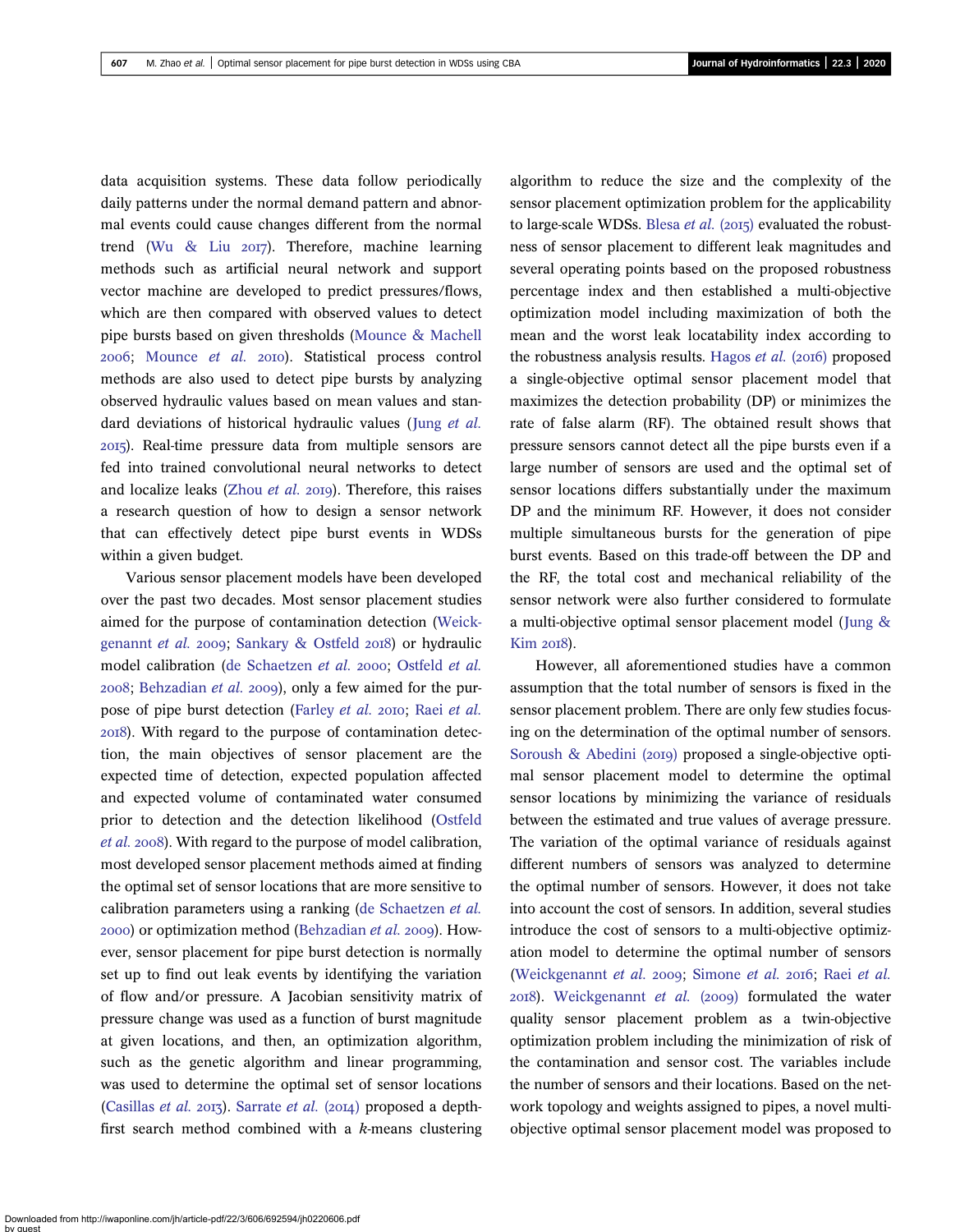maximize the sampling-oriented modularity index and mini-mize the cost of pressure sensors ([Simone](#page-12-0) et al. 2016). [Raei](#page-12-0)  $et al. (2018)$  $et al. (2018)$  formulated the pressure sensor placement as a twin-objective optimization problem including the minimization of the number of sensors and the detection time of pipe leaks. Obviously, considering both the location and number of sensors is practical and valid in the sensor placement issues. Solving the bi-objective optimization problem of sensor placement derives a trade-off relationship between the cost and benefit of sensor placement. However, it is difficult to determine how many sensors are required given the complex trade-off and the large number of optimal solutions.

Cost–benefit analysis (CBA) is a systematic approach to conduct economic analysis for engineering projects and has been widely applied to the WDSs management ([Steffelbauer](#page-12-0) [& Fuchs-Hanusch](#page-12-0) 2016; [Creaco & Walski](#page-11-0) 2017). [Creaco &](#page-11-0) Walski  $(2017)$  analyzed the economic effectiveness of two different pressure control solutions including conventional mechanical pressure reducing valves and remotely real-time pressure control valves for leakage and pipe burst reduction based on CBA. The CBA approach for the sensor placement problem was developed to estimate the relationships between the number of sensors as a surrogate of costs and the percentage of detected leak scenarios as a surrogate of benefits [\(Steffelbauer & Fuchs-Hanusch](#page-12-0) 2016), which allows the decision-maker to choose the number of required sensors given a specific level of leakage detection.

In this paper, we propose an economic evaluation indicator named as net cost based on CBA, defined as the sum of the normalized optimal detection uncovering rate and investment cost of sensors, to solve the problem of determining the optimal number of sensors and the set of sensor locations in WDSs. First, the optimal detection uncovering rate and the set of sensor locations are determined through a single-objective optimization model. The model maximizes the detection coverage rate under a fixed number of sensors and is solved by the fast messy Genetic Algorithm (fmGA). The optimization process is performed individually for different scenarios of different numbers of sensors. The net cost is then calculated by the sum of the normalized detection uncovering rate and investment cost of pressure sensors. The optimal number of sensors is determined by analyzing the relationship between the net cost and the number of sensors. The proposed net cost indicator is demonstrated on a benchmark network Net3 and used to investigate the impact of uncertainties of sensor accuracy and burst flow magnitude on the optimal number of sensors. This new method can provide informed decisions on finding the optimal number of sensors and their locations in a large network that can accurately and effectively detect pipe bursts should they occur.

#### **METHODOLOGY**

#### Problem formulation

#### Pipe burst event detection

Pipe burst can incur an unexpected demand increase at some nodes, and thus result in variations in pressure measurements. Assuming the WDSs installed with a given number  $(N_0)$  of pressure sensors at different locations, a pipe burst event can be detected by comparing the differences between the real-time measured pressures by sensors and the corresponding simulated pressures under the base diurnal variation pattern with detection thresholds. The difference between the measured and simulated pressures, i.e. residual, is calculated as below:

$$
R_i(t) = P_i^{\text{L}}(t) - P_i^{\text{B}}(t) \quad i = 1, 2, ..., N_0
$$
 (1)

where  $R_i(t)$  is the pressure residual at *i*th sensor node at time step *t*;  $P_i^L(t)$  is the measured pressure after the event occurs;  $P_i^{\text{B}}(t)$  is the corresponding simulated pressure during an extend period simulation under a base diurnal variation pattern;  $N_0$  is the number of sensors. Nodal demand always fluctuates on the basis of a base diurnal variation pattern under the normal operational state. The normal pressure difference between the normal operational state and the base diurnal variation pattern could be determined.

Here, the detection threshold at each sensor node for pipe burst events is defined as the sum of sensor accuracy and normal pressure difference, as shown below:

$$
\Delta P_i^{\text{threshold}}(t) = \delta_{\text{sensor}} + |\Delta P_i^{\text{N}}(t)| \tag{2}
$$

where  $\Delta P_i^{\text{threshold}}(t)$  is the detection threshold at *i*th sensor node at time step t;  $\delta_{\text{sensor}}$  is the sensor accuracy;  $\Delta P_i^N(t)$  is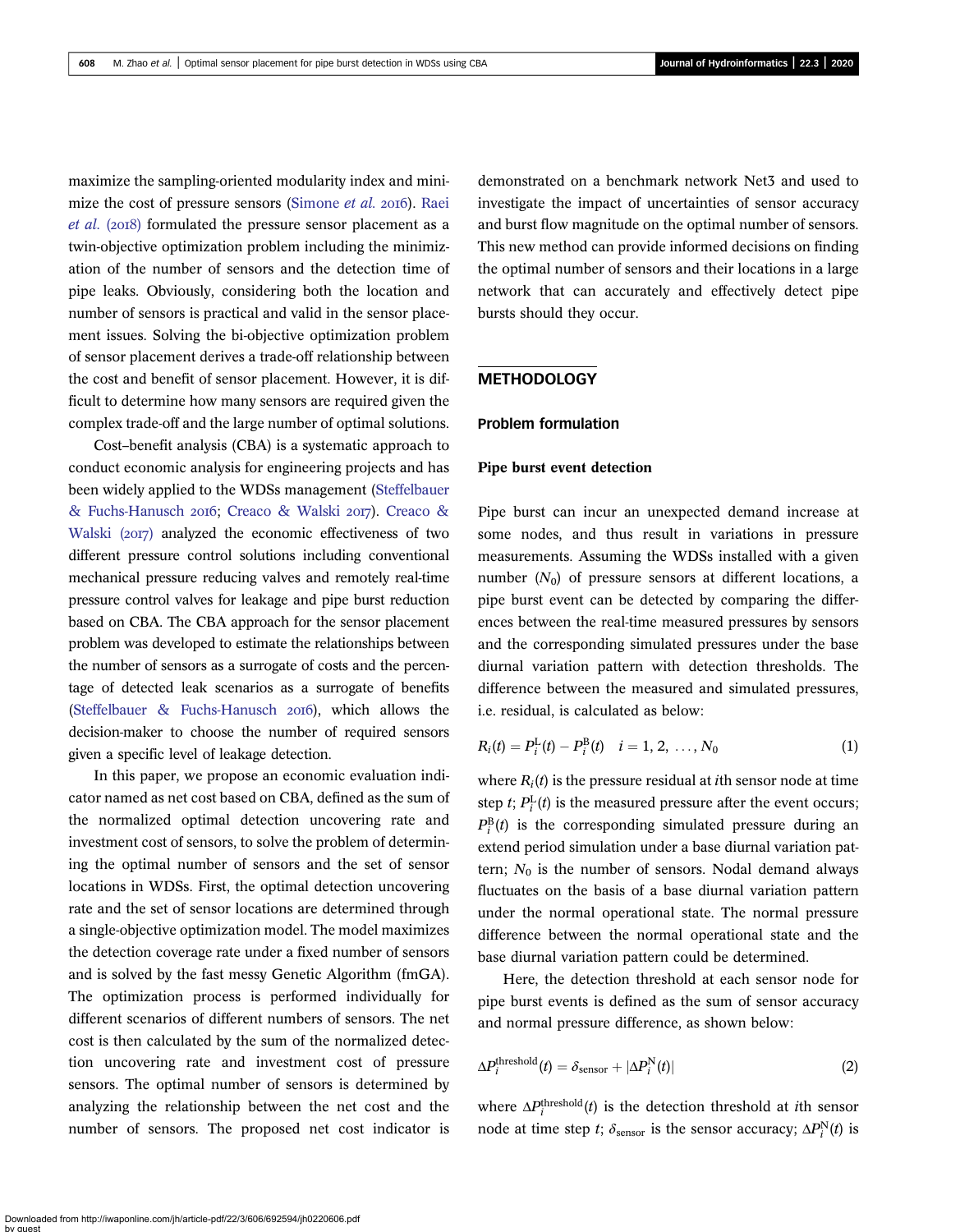the normal pressure difference at ith sensor node at time step t. If the residual pressure by at least one sensor exceeds its detection threshold, it is considered to be a pipe burst.

In this paper, it is assumed that nodal demand always follows the same diurnal variation pattern on different days under the normal operational state. Thus, the normal pressure difference  $\Delta P_i^N(t)$  is equal to 0, which means that the detection threshold for the simulated pipe burst event is determined only by the sensor accuracy.

#### Sensor placement cost

In general, the investment cost (IC) of sensors consists of capital, maintenance and operational costs. The unit capital sensor cost  $C(\delta)$  is related to the sensor accuracy. It is assumed that the overall investment of sensors  $(IC_{\rm SD})$  is the unit capital sensor cost multiplied by the number of sensors (N) as below:

$$
IC_{\rm sp} = C(\delta) \times N \tag{3}
$$

where  $N$  is a variable representing the number of sensors. The other costs are not taken into account here due to the lack of the local price information.

#### Detection coverage rate

The performance of sensor placement with respect to pipe bursts is evaluated by the index of detection coverage rate, which reflects the effectiveness of a set of sensor locations. Here, the detection coverage rate is defined as the ratio of detectable events to the total simulated events, which is same as the DP proposed by Jung [et al.](#page-12-0)  $(2015)$ :

$$
DCR = \frac{NS_{\text{detected}}}{NS_{\text{total}}} = \frac{\sum_{i=1}^{N} \sum_{k=1}^{NS_{\text{total}}} D_{i,k}}{NS_{\text{total}}}
$$
(4)

where DCR is the detection coverage rate, which ranges from  $0$  to 1;  $NS_{\text{detected}}$  is the total number of detectable events by the set of sensors;  $i$  is the sensor index and  $k$  is the event index;  $D_{i,k}$  is equal to 0 or 1 and it is calculated using Equation  $(5)$ ; NS<sub>total</sub> is the total number of pipe burst events. Therefore, if the value of DCR is greater, the set of sensors can detect more pipe burst events and the deployment of the sensors is more effective:

$$
D_{i,k} = \begin{cases} 1 & \text{if}(E_k \text{ is detected by } S_i \text{ but not by } \{S_1, \ldots, S_{i-1}\})\\ 0 & \text{else} \end{cases}
$$
(5)

where  $E_k$  is the kth event and  $S_i$  is the *i*th sensor. This ensures that the value of  $NS_{\text{detected}}$  is always no greater than the  $NS$ <sub>total</sub>.

#### Solution methods

An optimal sensor placement problem needs to determine the minimum number of sensors and their best locations with the purpose of detecting as many burst events as possible. This paper presents an economic indicator named as net cost based on the single-objective optimization model and CBA to solve the optimal pressure sensor placement problem. A two-stage decision-making framework based on the proposed indicator is illustrated in [Figure 1](#page-4-0).

## Stage 1: optimization for the set of sensor locations using fmGA

When the number of sensors  $(N_0)$  is given, the optimal sensor placement is formulated as a single-objective optimization problem. The decision variables used here are the locations of sensors, denoted by  $X_{N_0} = [x_1, x_2, \ldots, x_{N_0}],$ which should be the candidate node ID in WDSs. The objective function is the maximization of DCR given by Equation (4).

To evaluate the DCR of different sets of sensor locations, the database of the synthetic pipe burst events is generated initially. Due to the event being difficult to mimic in the real-world WDSs, the pressure measurements are simulated by a hydraulic model of the network. Here, pipe burst is simulated at a random node in the WDSs and concurrent multiple pipe bursts are taken into account in the study. All the nodes can be chosen as the potential burst locations except the reservoirs and tanks. The Monte Carlo method [\(Gasparini](#page-12-0) 1997) is employed to stochastically generate the number of burst events, the position of the increasing demand (i.e. node ID).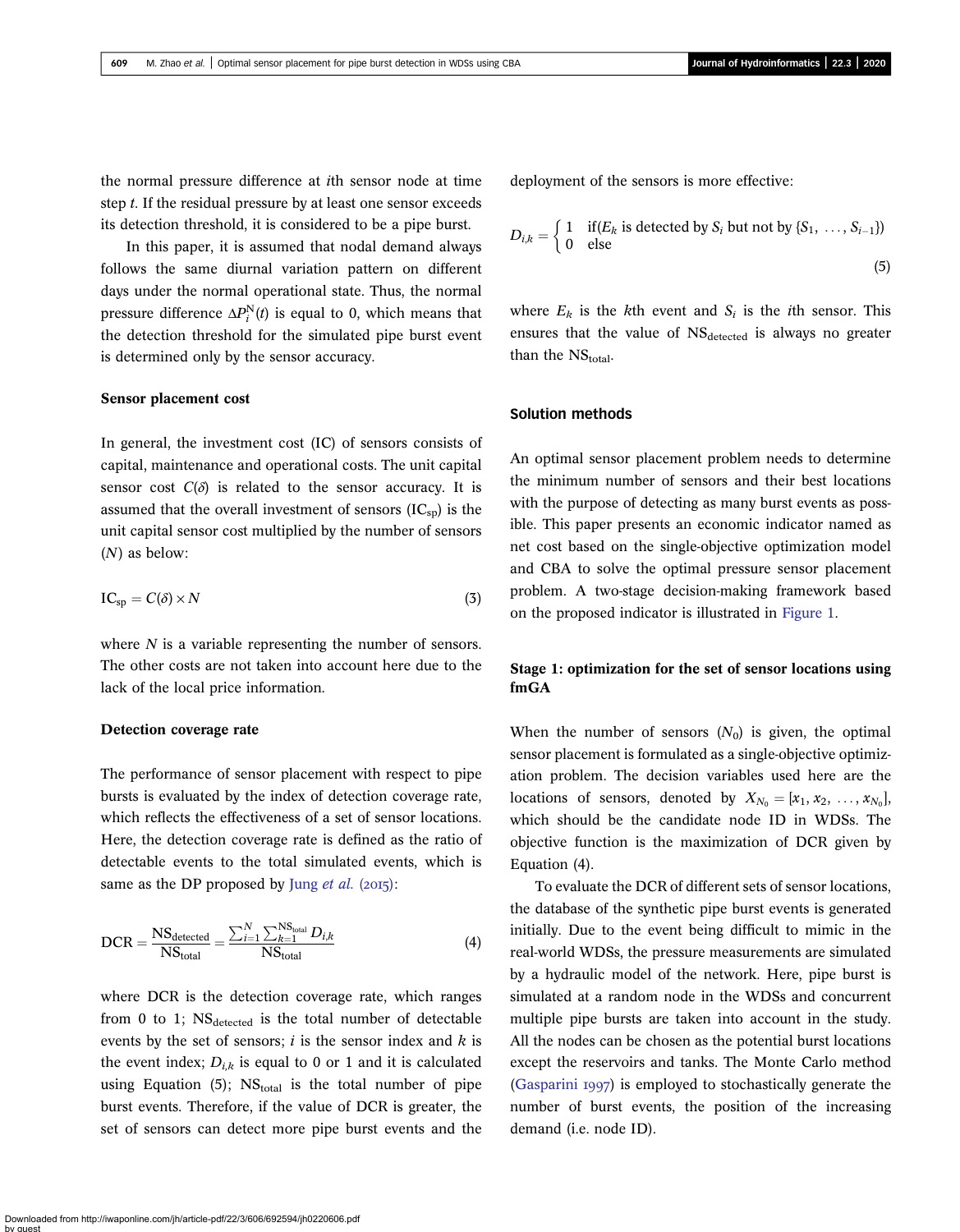<span id="page-4-0"></span>

Figure 1 | Framework of the two-stage decision-making method for optimal sensor placement.

EPANET 2 is an open-source software developed by the United States Environmental Protection Agency and can be used for extended period simulation of hydraulic and water quality behaviors within pressurized pipe networks ([Rossman](#page-12-0) 2000). Therefore, the EPANET 2 is employed to calculate the pressure changes at all nodes under the both normal demand pattern and synthetic pipe burst events.

For the given number of sensors, the fmGA is selected here to optimize the sensor placement model. As a variant of the simple Genetic Algorithm (sGA), the fmGA was developed by [Goldberg](#page-12-0)  $et$  al. (1993) to solve the large-scale and high-dimensional optimization problem. In contrast to the uniform-length string representation of sGA, fmGA uses a variable-length string representation. The optimization process consists of an outer loop and an inner loop. Each outer loop corresponds to an inner loop, including initialization, a primordial phase and a juxtapositional phase. In comparison with the messy Genetic Algorithm ([Goldberg](#page-12-0) *et al.* 1989), the probabilistically complete initialization method is used to substitute the enumeration method to generate the initial population in the initialization phase, which effectively reduces the size of the initial population and avoids the excessive memory use. In the primordial phase, the lengths of the initial population are periodically reduced using the build block filtering method to obtain the population which can be juxtaposed to obtain an optimal individual with high probability. In the juxtapositional phase, the cut-and-splice operator is used to reproduce offspring for the next generation. The key parameters for the fmGA are population size, generation number within the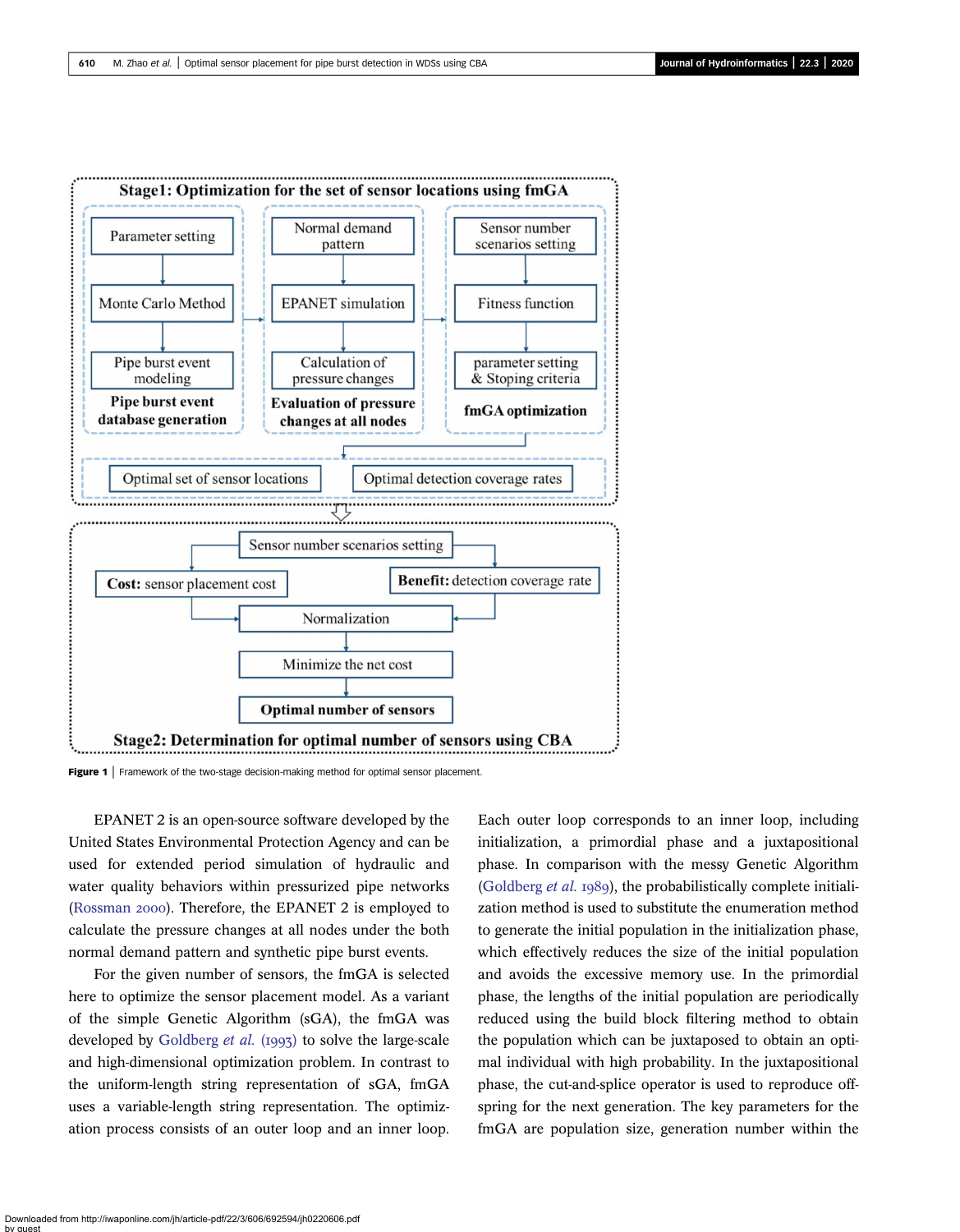inner loop, cut rate and splice rate. Previous researches have proved that the fmGA outperforms the sGA when applying to the optimization of WDSs [\(Wu & Simpson](#page-12-0) 2001).

The optimal DCR and the corresponding set of sensor locations under different numbers of sensors are determined at Stage 1 and the results from Stage 1 are used to determine the optimal number of sensors at Stage 2.

## Stage 2: determination for the optimal number of sensors using CBA

CBA is used to determine the optimal number of sensors at this stage. In this paper, the maximal value of sensor number is denoted by  $N_{\text{max}}$  and the minimal one is denoted by  $N_{\text{min}}$ within all the cases of sensor numbers. For a case of sensor number  $(N)$ , the cost can be represented by the total IC of sensors, denoted by  $IC_{\text{sp}}(\delta, N)$  in Equation (3), and the optimal DCR is employed to represent the benefit, denoted by  $DCR(N)_{opt}$ . Due to the difference of units between the  $IC_{sp}(\delta, N)$  and the DCR(N)<sub>opt</sub>, the cost and expected benefit are normalized using Equations (6) and (7):

$$
ICnor(\delta, N) = \frac{IC(\delta, N) - min IC}{max IC - min IC}
$$
 (6)

$$
DCRnor(N)opt = \frac{DCR(N)opt - min DCRopt}{max DCRopt - min DCRopt}
$$
 (7)

where  $IC^{nor}(\delta, N)$  and  $DCR^{nor}(N)_{opt}$  are the normalized cost and benefit, respectively; max IC and max  $DCR_{opt}$  are the maximum cost and maximum benefit, respectively; min IC and min DCRopt are the minimum cost and minimum benefit, respectively. Assumed that uniform sensors (i.e. uniform measurement accuracy) are employed for the sensor placement, Equation (6) is simplified to Equation (8) based on Equation (3):

$$
IC^{nor}(\delta, N) = \frac{C(\delta) \times N - C(\delta) \times N_{min}}{C(\delta) \times N_{max} - C(\delta) \times N_{min}} = \frac{N - N_{min}}{N_{max} - N_{min}} \quad (8)
$$

where  $N_{\text{max}}$  and  $N_{\text{min}}$  are the maximum and minimum number of sensors. The maximum number of sensors can be determined by analyzing the variation of optimal DCR with the increase in the number of sensors, which has an impact on the determination of the optimal number of sensors. When the optimal DCR does not show a significant improvement, the maximum number of sensors is determined. The maximum number of sensors has an impact on the determination of the optimal number of sensors.

In order to determine the optimal number of sensors, the optimal detection uncovering rate (UCR), denoted by  $UCR(N)_{\text{opt}}$ , is introduced here:

$$
UCR(N)_{opt} = 1 - DCR(N)_{opt}
$$
 (9)

Similar to Equation (7), the normalized UCR, UCR<sup>nor</sup>(N)<sub>opt</sub> can be obtained.

The net cost (NC) of sensor placement is the difference between the normalized cost and benefit, which can be also denoted by the sum of the normalized UCR and IC, as shown below:

$$
NC(N) = ICnor(\delta, N) - DCRnor(N)opt
$$
  
= IC<sup>nor</sup>(\delta, N) + UCR<sup>nor</sup>(N)<sub>opt</sub> (10)

where  $NC(N)$  is the NC of sensor placement. The optimal number of sensors, denoted by  $N^*$ , can be determined by analyzing the relationship between the NC and the number of sensors.

### CASE STUDY

The proposed two-stage decision-making method of sensor placement is applied to a well-known example network from the literature, i.e. Net3, as shown in [Figure 2](#page-6-0) [\(Diao](#page-12-0) [et al.](#page-12-0) 2016). It consists of 92 junctions, 117 pipes, 2 reservoirs (one lake and one river) and 3 tanks. The total mean demand for the Net3 network is approximately 10,950 GPM.

In this case network, some simplifications are made in the simulation of pipe burst: (1) here, all the burst events are assumed to be located at nodes of WDSs, which might result in the loss of accuracy and information at the pipe level ([Hagos](#page-12-0) [et al.](#page-12-0) 2016; Raei et al. 2018); (2) all of the nodes are considered to be the possible leak nodes except the reservoirs and tanks; and (3) pipe burst is simulated by adding an extra demand at the target node [\(Casillas](#page-11-0) *et al.*)  $2013$ ; Li [et al.](#page-12-0)  $2019$ ). The minimum and maximum of the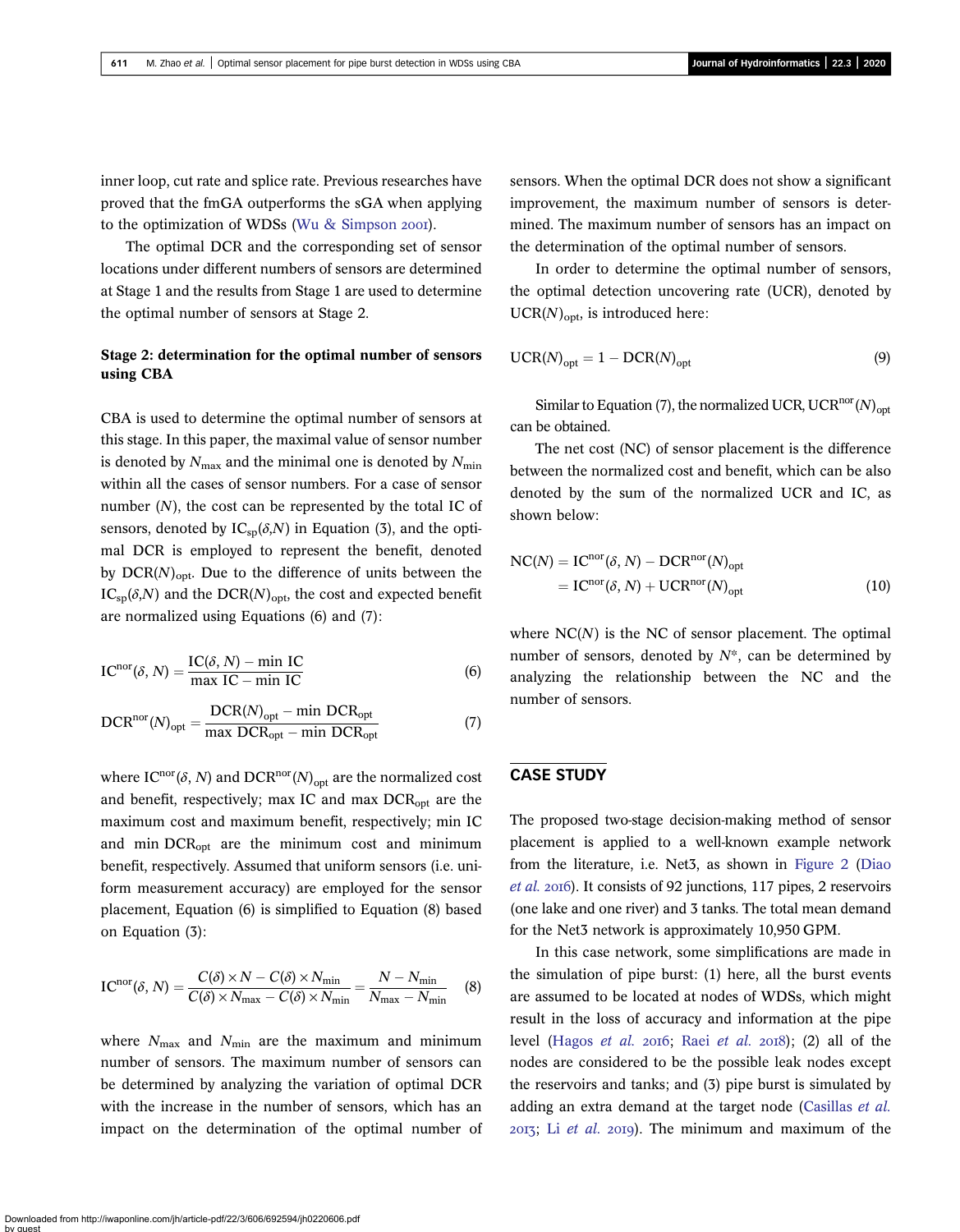<span id="page-6-0"></span>

Figure 2 | Layout of the Net3 network.

extra demands, which are used to represent the variation range of burst flow, are set to 50 and 100 GPM, respectively. The resulting burst magnitudes range from 0.46% to 0.92% of the total mean demand. Only single or double leaks are considered in this study since more than two simultaneous bursts are unlikely to occur in a network in practice. In total, 1,000 synthetic pipe burst events are generated using the Monte Carlo method, i.e. by randomly sampling the number of leak nodes (i.e. 1 or 2 leaks), their locations and their burst flows. The sensor accuracy is initially set to 0.05 psi by which the pressure changes can be evaluated in comparison with the normal operation mode of pressures, and other sensor accuracies are considered in the impact analysis.

## RESULTS AND DISCUSSION

#### Optimal number of sensors and set of sensor locations

To analyze the variation of optimal DCR with an increasing number of sensors, Figure 3 shows the boxplot from 10 random runs. It shows that for a given number of sensors, the optimal DCRs obtained by 10 random runs are almost the same, which indicates that the optimization process is converged well with the fmGA. Moreover, the optimal DCR increases with the increase in the number of sensors,



Figure 3 | Variation of the optimal DCR with the number of sensors.

but increase slowly after 12 sensors. The optimal DCR is approximately 92.23% after 25 sensors; thus, there is no benefit in deploying more sensors. This is because some of the pipe burst events cannot be detected by the deployed sensors due to the sensor accuracy and the burst locations. This result agrees with that obtained by [Hagos](#page-12-0) et al. (2016). However, with the improvement of the sensor accuracy, the optimal DCR can be improved further as illustrated in the next section.

[Figure 4](#page-7-0) shows how frequent a node is chosen to be the location for sensor deployment, based on the optimal solutions obtained. Recall that there are 21 cases with respect to the number of sensors and for each case 10 runs are conducted with the fmGA. Therefore, in total 210 solutions of sensor placement are obtained. There are 11 sensor locations which have been chosen over 60 times. This demonstrates that these nodes are critical locations for sensor placement which are more sensitive to simulated pipe burst events and are highlighted in the topology of Net3 in [Figure 5.](#page-7-0) It demonstrates that the sensors tend to be placed at the center of the WDSs. From the perspective of a topological analysis, the sensors at the topological center of the network can reach each boundary of the network with the shortest paths and access to the variation of pressures at nodes. Therefore, the sensors deployed at these locations can cover more pipe burst events.

To determine the optimal number of sensors, the maximum number of sensors,  $N_{\text{max}}$ , is set to 25 and the minimum one,  $N_{\text{min}}$ , is 1. The normalized UCR and the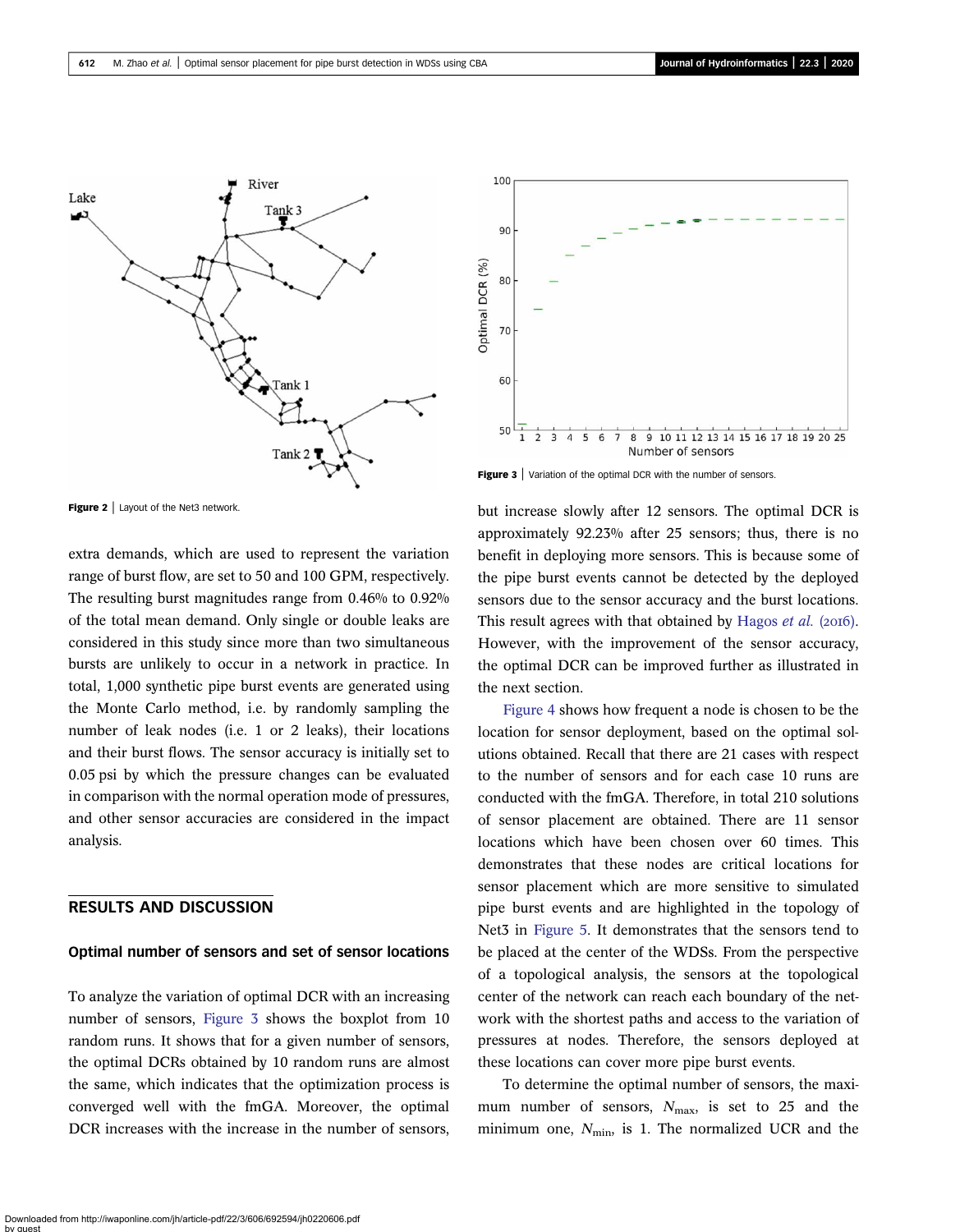<span id="page-7-0"></span>

Figure 4 | Occurrences of the optimal pressure sensor locations.



Figure 5 | Critical sensor locations in Net3.

normalized IC are calculated by Equations (9) and (10) for different numbers of sensors. Figure 6 shows the variation of the normalized UCR, the normalized IC and the normalized NC when the sensor accuracy is 0.05 psi. The normalized IC is represented by the circular symbols. It increases linearly with the number of sensors because the overall investment of sensors is assumed here to be the unit sensor cost multiplied by the number of sensors. The normalized NC (i.e. the sum of the normalized UCR and investment IC) is represented by the squared symbols in



Figure 6 | Determination of the optimal number of sensors using CBA.

Figure 6. The lowest point of the green curve represents the optimal number of sensors, which is 5 in this case.

[Table 1](#page-8-0) shows the node ID of optimal sets of sensor locations and corresponding DCRs under 10 random runs of fmGA when the optimal number of sensors is 5. Results show that all of 10 solutions could achieve the equal DCR, which has been demonstrated in [Figure 3.](#page-6-0) However, the optimal set of sensor locations vary slightly with different solutions. Only Node 208 and 265 are chosen to be the optimal sensor locations for all of the optimal sets of sensor locations. It means that sensors at these two nodes are more sensitive to the simulated pipe burst events.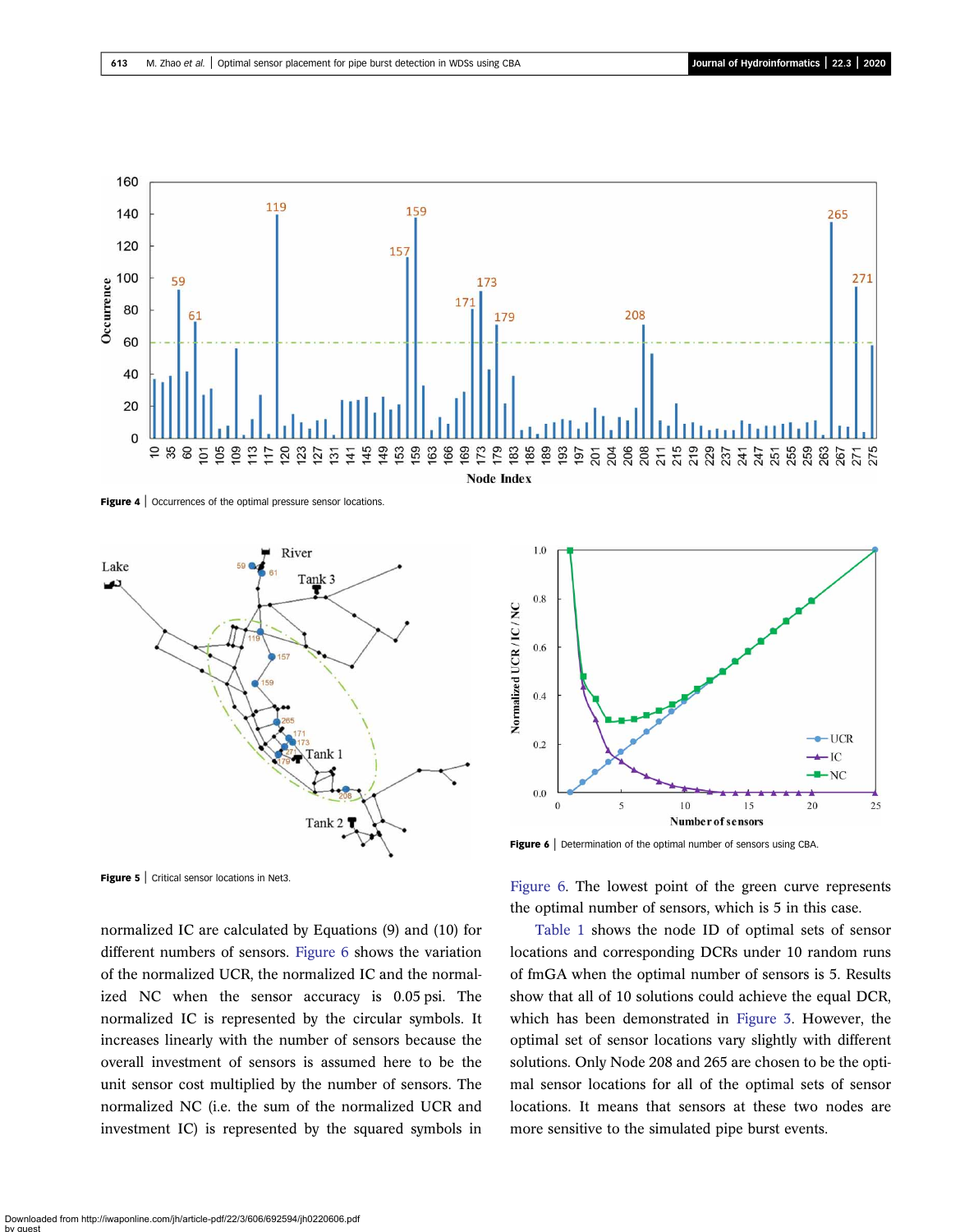| Solution |       | $\mathbf{2}$ | 3     | 4     | 5     | 6     |       | 8     | 9     | 10    |  |
|----------|-------|--------------|-------|-------|-------|-------|-------|-------|-------|-------|--|
| Loc. $1$ | 10    | 101          | 10    | 109   | 10    | 10    | 115   | 101   | 10    | 101   |  |
| Loc. $2$ | 149   | 147          | 153   | 147   | 147   | 143   | 147   | 145   | 143   | 143   |  |
| Loc. $3$ | 171   | 171          | 173   | 171   | 171   | 171   | 171   | 171   | 173   | 173   |  |
| Loc. $4$ | 208   | 208          | 208   | 208   | 208   | 208   | 208   | 208   | 208   | 208   |  |
| Loc. $5$ | 265   | 265          | 265   | 265   | 265   | 265   | 265   | 265   | 265   | 265   |  |
| DCR(0/0) | 86.86 | 86.86        | 86.86 | 86.86 | 86.86 | 86.86 | 86.86 | 86.86 | 86.86 | 86.86 |  |

<span id="page-8-0"></span>Table 1 | Node ID of optimal sets of sensor locations for five sensors

To analyze the topological relation in Net3 among different solutions, the optimal sensor locations of solution 2 (represented by triangles) and other alternative sensor locations (represented by circles) are shown in Figure 7. As can be seen, the optimal sensor locations are evenly distributed in the whole network. This finding is different from the findings obtained in [Hagos](#page-12-0)  $et \ al.$  (2016), in which results show that the best locations for sensors are located at the end of the case network. The main reason is the topology difference between two case networks. Comparing with Hagos et al.'s case network including only one reservoir, there exist two reservoirs and three tanks in network Net3. They are located in different areas of the Net3, which could reduce the impact of pipe burst events on nodal pressures at the end of the network. In addition, alternative sensor locations obtained by other solutions are located near to the sensor locations of solution 2, which illustrates sensors in these areas could achieve a nearly equal DCR.



**Figure 7** | Optimal sets of sensor locations for five sensors in Net3.

To determine the best set of sensor locations for five sensors, all the optimal solutions obtained by the fmGA under the number of sensors (ranging from 5 to 10) are analyzed to find the nested solutions, as shown in [Table 2](#page-9-0). When the number of sensors is increased from 5 to 9, the optimal solution for  $N$  sensors is always a superset of that for  $N-1$  sensors. It means that increasing the number of sensors will not result in a complete variation of the proposed sensor network but only its expansion. Comparing with the solution for nine sensors, the difference of the solution for 10 sensors is that IDs of sensor locations including 149, 171 and 181 are replaced by the IDs of 147, 173 and 183, respectively. According to the topological analysis, they are located near to each other in Net3. Thus, the flexibility of sensor placement can be guaranteed if water utilities have an increase in the budget or network expansion.

#### Impact of sensor accuracy

According to Equations (3) and (4), the DCR and the IC of the sensors are significantly influenced by the sensor accuracy. To investigate the impact of the sensor accuracies on the determination of the optimal number of sensors, four-sensor accuracies, including 0.03, 0.05, 0.07 and 0.09 psi, are used to test the variation of pressures and analyze the DCRs and the optimal number of sensors. Here, both the single leak and double leak are considered to analyze the impact of sensor accuracy. The minimum and maximum of the extra demands at one leak node are set to 50 and 100 GPM, respectively, for single leak condition. The minimum and maximum of the extra demands at one leak node are set to 25 and 50 GPM, respectively, for double leak condition.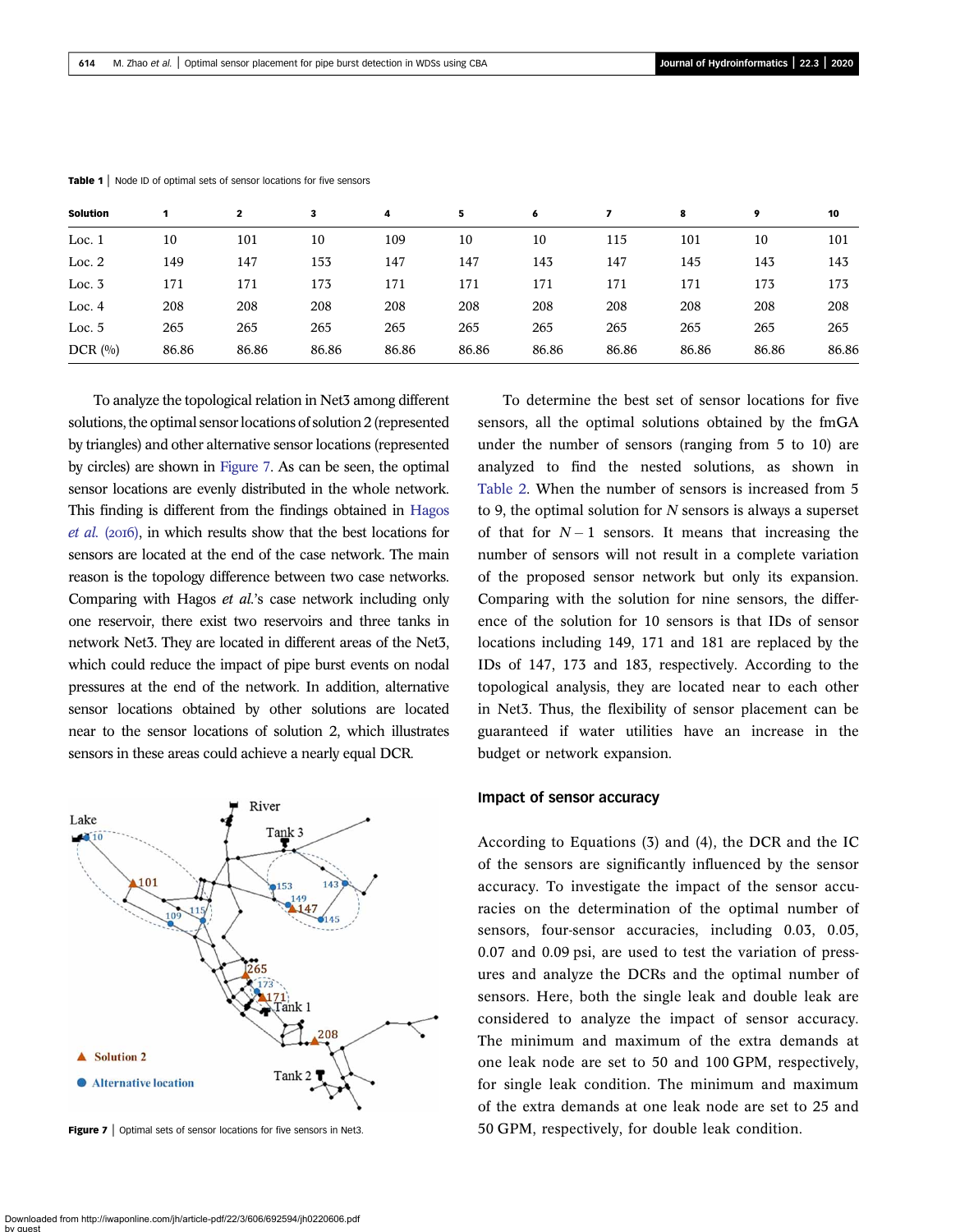| <b>Number</b> | <b>ID of sensor location</b> |     |     |     |     |    |     |     |     | <b>DCR (%)</b> |       |
|---------------|------------------------------|-----|-----|-----|-----|----|-----|-----|-----|----------------|-------|
| 5             | 10                           | 149 | 171 | 208 | 265 |    |     |     |     |                | 86.86 |
| 6             | 10                           | 149 | 171 | 208 | 265 | 59 |     |     |     |                | 88.36 |
| 7             | 10                           | 149 | 171 | 208 | 265 | 59 | 159 |     |     |                | 89.43 |
| 8             | 10                           | 149 | 171 | 208 | 265 | 59 | 159 | 119 |     |                | 90.29 |
| 9             | 10                           | 149 | 171 | 208 | 265 | 59 | 159 | 119 | 181 |                | 90.94 |
| 10            | 10                           | 147 | 173 | 208 | 265 | 59 | 159 | 119 | 183 | 271            | 91.47 |

<span id="page-9-0"></span>Table 2 | Best sensor locations with different numbers of sensors

Figure 8 shows the optimal DCRs for different sensor accuracies under the single leak condition. It shows that the maximal DCR can approximately reach 93.1% with the sensor accuracy of 0.03 psi, while the maximal one is only 64.7% with the sensor accuracy of 0.09 psi. Under the double leak condition, the optimal DCRs for different sensor accuracies are shown in Figure 9. The results show that the maximal DCR can approximately reach 94.5% with the sensor accuracy of 0.03 psi, while the maximal one is only 54.0% with the sensor accuracy of 0.09 psi. Under both single leak and double leak conditions, the higher the sensor accuracy, the larger the optimal DCR is. For all sensor accuracies, the best DCR appears to have an upper limit. It indicates that the sensor accuracy has a significant impact on the detection coverage effectiveness. To achieve the higher DCR, increasing the sensor accuracy is



Figure 8 | Optimal DCRs for different sensor accuracies (Single leak condition).



Figure 9 | Optimal DCRs for different sensor accuracies (Double leak condition).

more effective than increasing the sensor number. With different sensor accuracies, the normalized NCs (i.e. the sum of the normalized UCR and normalized IC) under the single leak and double leak conditions are shown in [Figures 10](#page-10-0) and [11,](#page-10-0) respectively. The results reveal that the optimal number of sensors gradually decreases from 6 to 4 under the single leak condition, and the optimal number of sensors gradually decreases from 6 to 3 under the double leak condition when the sensor accuracy improves from 0.09 to 0.03 psi. The variation is consistent with the practical experience that the sensors with higher accuracy are more sensitive to the variation of pressure and easily detect the occurrence of the pipe burst event. However, high accuracy would incur the extra cost for the sensor network construction. Thus, both the sensor accuracy and the number of sensors should be considered in the sensor placement, and the CBA can illustrate the optimal sensor number in the trade-off relationship between the sensor cost and the optimal DCR.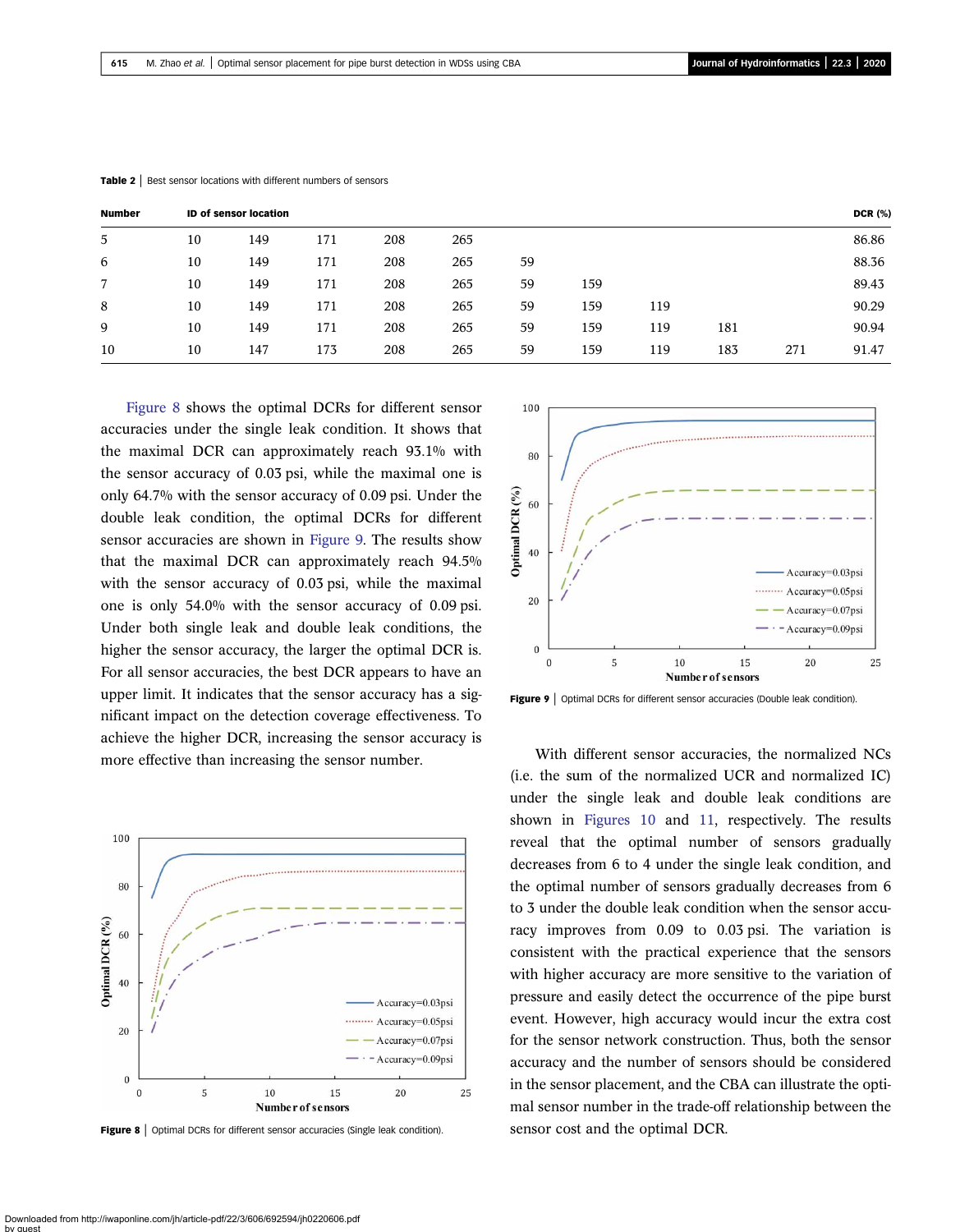<span id="page-10-0"></span>

Figure 10 | Optimal number of sensors for different sensor accuracies (Single leak condition).



Figure 11 | Optimal number of sensors for different sensor accuracies (Double leak condition).

#### Impact of the uncertainty of burst flow magnitude

Due to the effect of pipe pressure and burst characteristics (such as cracking size), the burst flow varies significantly. The large burst incidents can severely change the pressures of nodes in WDSs. To analyze the impact of the uncertainty of burst flow on the optimal sensor placement, the uncertainty of burst flow is investigated here. The single leak and double leak are also considered here to analyze the impact of the uncertainty of burst flow magnitude. Four variation ranges of total pipe burst flow are examined, including



Figure 12 | Optimal number of sensors under different pipe burst flow magnitudes (Single leak condition).

S1 (30–40 GPM), S2 (50–60 GPM), S3 (70–80 GPM) and S4 (90–100 GPM). The pipe burst flow is sampled from these four ranges. The sensor accuracy is fixed to 0.05 psi. The optimization and CBA are conducted using the same parameters with the section of the case study.

Figures 12 and 13 show the cost–benefit curves for fourpipe burst flow cases under the single leak and the double leak conditions, respectively. Both figures indicate that the optimal number of sensors is reduced with the increase in the pipe burst flow magnitude. If the large bursts frequently happen or only the large burst flows are concerned with, the



Figure 13 | Optimal number of sensors under different pipe burst flow magnitudes (Double leak condition).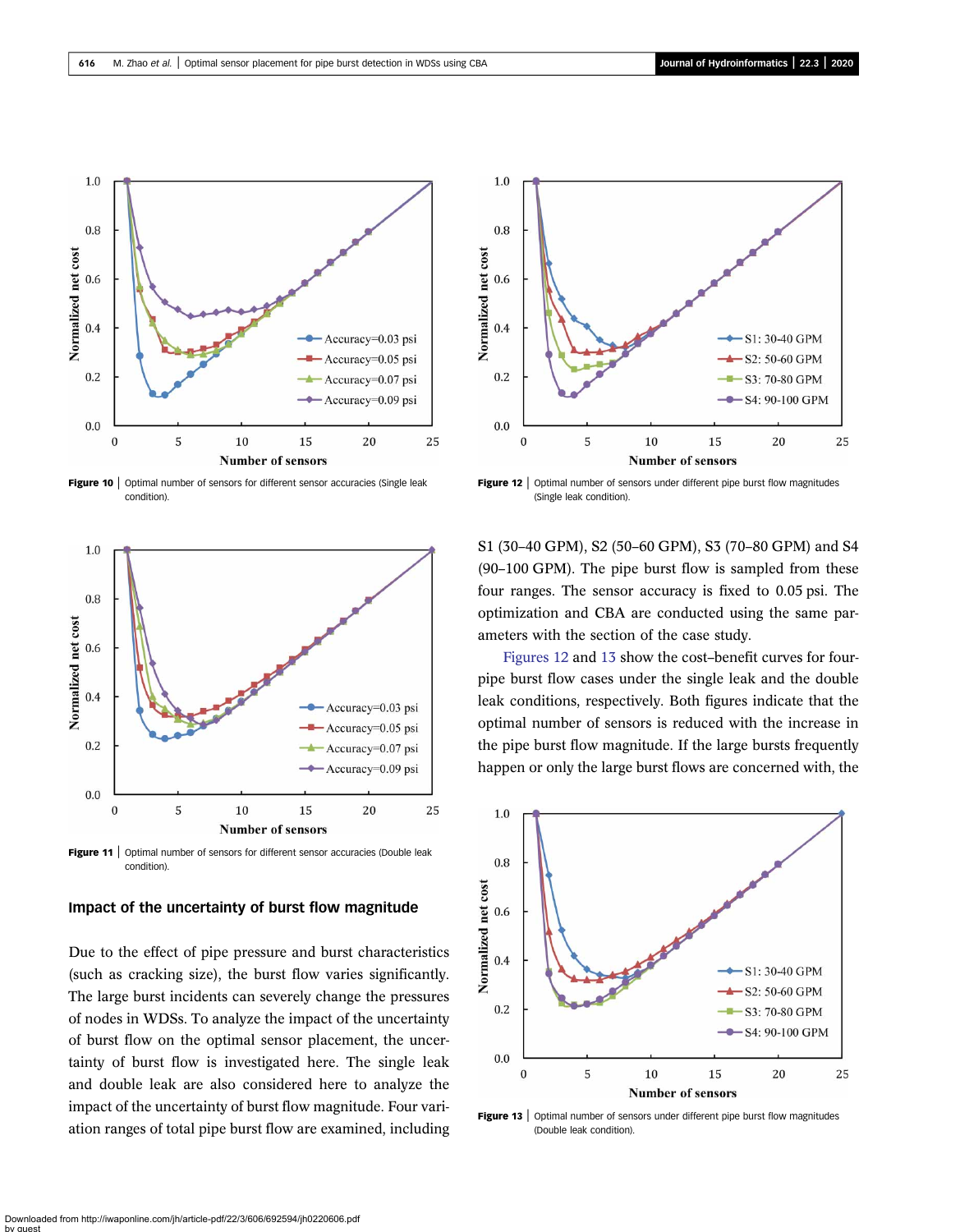<span id="page-11-0"></span>number of sensors to achieve the same detection level can be reduced. By contrast, to detect the smaller burst events, more sensors should be deployed in the network, resulting in the cost increase. Thus, in the practice of the sensor placement, factors such as infrastructure deterioration, external conditions and pipe pressure should be taken into account, which can impact the burst flow magnitude.

## **CONCLUSIONS**

This paper proposes an economic evaluation indicator named net cost, defined as the sum of the normalized optimal detection uncovering rate and investment cost of sensor based on CBA, to determine the optimal number of sensors and optimal set of sensor locations. The benchmark network Net3 is used to evaluate the performance of the proposed economic evaluation indicator. Moreover, the impacts of sensor accuracy and pipe burst flow uncertainty on the optimal sensor placement under both single leak and double leak conditions are analyzed. According to the results obtained from the case study, the key conclusions are drawn as follows:

- 1. The proposed net cost indicator based on the single-objective optimization model and the CBA method has been proven to be effective in determining the optimal number of sensors by analyzing the relationship between the NC (i.e. the sum of the normalized UCR and IC of sensors) and the number of sensors. Moreover, the critical sensor locations tend to be placed at the center of the WDSs.
- 2. The sensor accuracy has a significant impact on the detection coverage effectiveness. The optimal number of sensors deployed in WDSs reduces with the improvement of the sensor accuracy. To achieve the higher detection coverage rate, improving the sensor accuracy is more effective than increasing the sensor number.
- 3. Pipe burst flow magnitude is shown to be a key uncertainty in determining the optimal number of sensors. More sensors are needed to be deployed in effective places to detect small leaks in WDSs. Thus, the burst flow magnitude should be considered in practice for sensor placement.

In future work, the DCR indicator could be further modified by taking into account the number of nodes covered by sensors, which might evaluate the effectiveness of sensor locations more appropriately. Real WDSs cases should be

investigated. In terms of pipe burst events, they should be simulated on a specific location of the pipe, which could represent the relationship of burst flow with pipe pressure and the characteristics of the crack. It will be more appropriate than simulating burst at nodes. Although demand-driven analysis has been selected here to calculate variations of nodal pressures under small burst, the pressure-driven analysis must be conducted to calculate more accurate nodal pressures under large burst in real WDSs cases. Burst probabilities of different pipes could be considered by analyzing historical pipe burst data and other factors impacting the pipe burst, such as infrastructure deterioration, external conditions and operating pressure.

## ACKNOWLEDGEMENTS

This study is supported by the National Key Research and Development Program (2017YFC0406005) and the National Natural Science Foundation of China (91647201, 91747102 and 51708086) and the UK Royal Society (IEC\NSFC \170249 and IF160108). The third author is funded by the DUT startup grant (DUT18RC(3)072).

## REFERENCES

- Bakker, M., Vreeburg, J. H. G., Van De Roer, M. & Rietveld, L. C. [Heuristic burst detection method using](http://dx.doi.org/10.2166/hydro.2014.120) flow and pressure [measurements.](http://dx.doi.org/10.2166/hydro.2014.120) Journal of Hydroinformatics 16 (5), 1194–1209.
- Behzadian, K., Kapelan, Z., Savic, D. & Ardeshir, A. [Stochastic sampling design using a multi-objective genetic](http://dx.doi.org/10.1016/j.envsoft.2008.09.013) [algorithm and adaptive neural networks](http://dx.doi.org/10.1016/j.envsoft.2008.09.013). Environmental Modelling & Software 24 (4), 530–541.
- Bicik, J., Kapelan, Z., Makropoulos, C. & Savić, D. A. 2010 [Pipe](http://dx.doi.org/10.2166/hydro.2010.201) [burst diagnostics using evidence theory.](http://dx.doi.org/10.2166/hydro.2010.201) Journal of Hydroinformatics 13 (4), 596–608.
- Blesa, J., Nejjari, F. & Sarrate, R. 2015 [Robust sensor placement](http://dx.doi.org/10.2166/hydro.2015.021) [for leak location: analysis and design.](http://dx.doi.org/10.2166/hydro.2015.021) Journal of Hydroinformatics 18 (1), 136–148.
- Casillas, M., Puig, V., Garza-Castañón, L. & Rosich, A. 2013 [Optimal](http://dx.doi.org/10.3390/s131114984) [sensor placement for leak location in water distribution](http://dx.doi.org/10.3390/s131114984) [networks using genetic algorithms](http://dx.doi.org/10.3390/s131114984). Sensors 13 (11), 14984.
- Creaco, E. & Walski, T. 2017 [Economic analysis of pressure control](http://dx.doi.org/10.1061/(ASCE)WR.1943-5452.0000846) [for leakage and pipe burst reduction](http://dx.doi.org/10.1061/(ASCE)WR.1943-5452.0000846). Journal of Water Resources Planning and Management 143 (12), 04017074.
- de Schaetzen, W. B. F., Walters, G. A. & Savic, D. A. 2000 [Optimal](http://dx.doi.org/10.1016/S1462-0758(00)00052-2) [sampling design for model calibration using shortest path,](http://dx.doi.org/10.1016/S1462-0758(00)00052-2) [genetic and entropy algorithms.](http://dx.doi.org/10.1016/S1462-0758(00)00052-2) Urban Water 2 (2), 141–152.